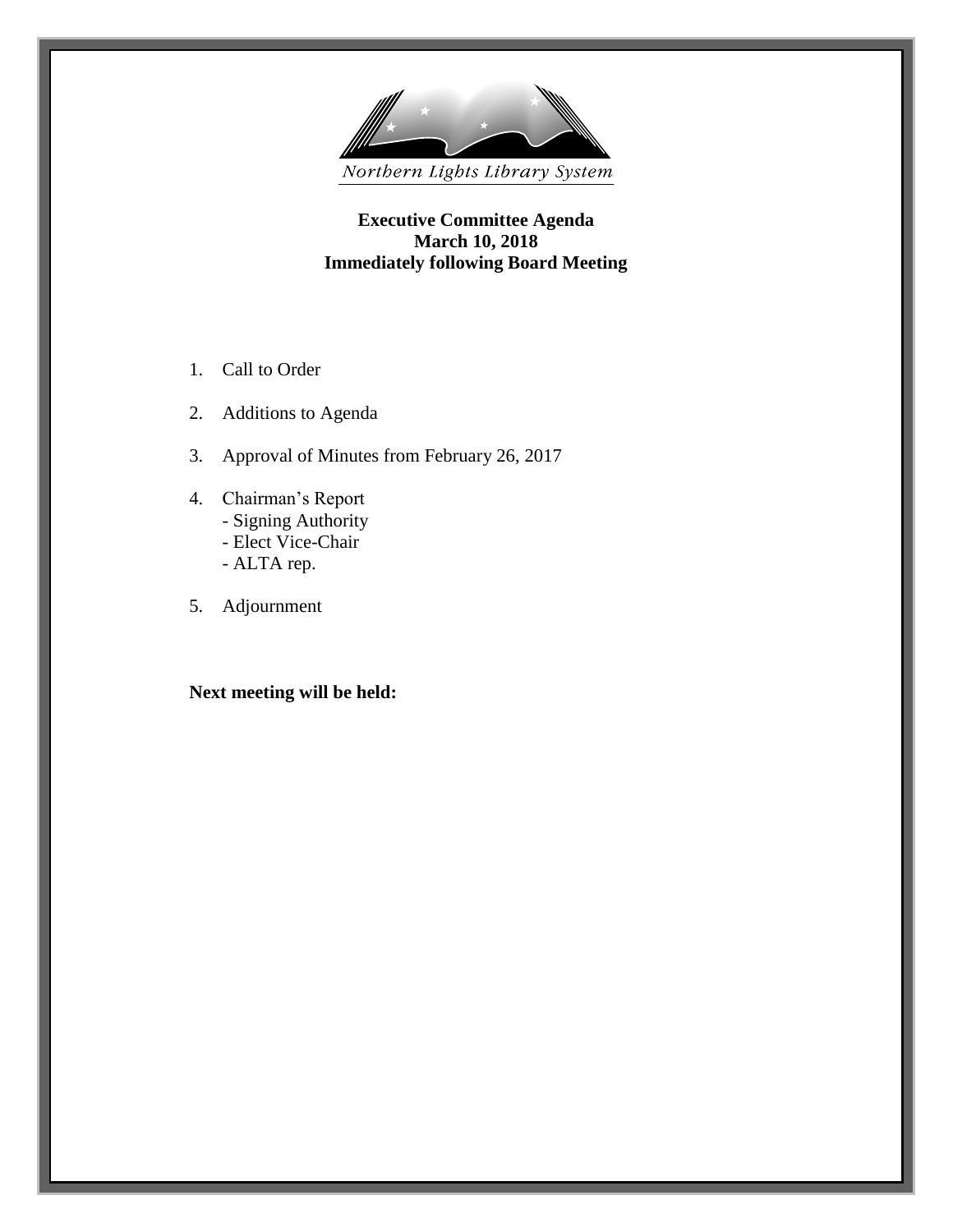## **Executive Committee Meeting March 10, 2018 Meeting Minutes**

- Present: Vicky Lefebvre, Laurent Amyotte, Warren Griffin, Craig Lukinuk, Jill McLuckie, Elaine Sorochan, Cyndy Heslin, Larry Tiedemann, Justin Thompson, Susan Evans
- Guest: Maureen Penn
- Staff: Julie Walker, Terri Hampson, Kelly McGrath, Heather Elliott, Lois Quail
	- 1. Meeting called to order at 1:12 p.m.
	- 2. Additions 5. Policy Recommendations: elections, transparency for motions made throughout the year and communication. **Motion to approve amended agenda – Cyndy Heslin – Carried.**
	- 3. Approval of Minutes of February 26, 2018 **Motion to approve the Executive minutes of February 26, 2018 – Laurent Amyotte – Carried.**
	- 4. Chairman's Report
		- Signing Authority
			- currently, Vicky Lefebvre has signing authority
			- members do not have to come NLLS to sign. Forms will be sent to nearest library to member via van run (this is a very cost-effective measure)

**Motion to add Larry Tiedemann and Cyndy Heslin to the ATB bank account for signing authority, Vicky Lefebvre to remain and Stephen Dafoe will be removed – Craig Lukinuk – Carried.**

- Elect Vice-Chair
	- Nominations:
		- Warren Griffin nominates Vicky Lefebvre, Vicky accepts
		- Elaine Sorochan nominates Cyndy Heslin, Cyndy accepts

**Motion for nominations to cease – Laurent Amyotte – Carried.**

- Vice-Chair Vicky Lefebvre
- ALTA Rep.
	- new rep. is Jennifer Anheliger
	- Policy committee will create job description
	- will not be paid honorarium
	- ALTA rep. will report monthly to Executive and to Board meetings
	- Jasper is not in the budget for this year

**Motion that ALC conference is not in the budget for the ALTA representative for 2018 – Jill McLuckie – Carried.**